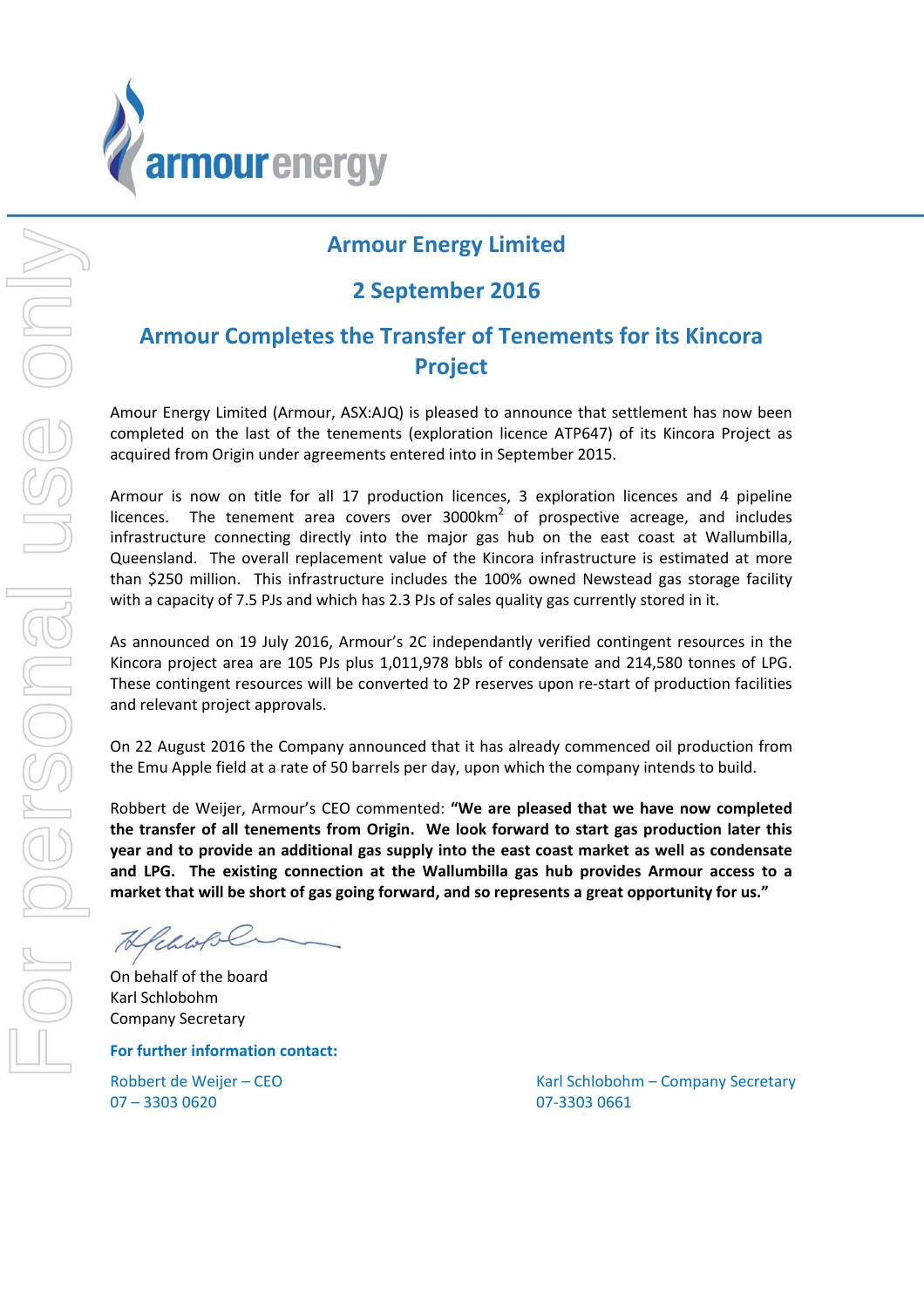

#### **About Armour Energy**

Armour Energy is focused on the discovery and development of world class gas and associated liquids resources in an extensive and recently recognised hydrocarbon province in northern Australia. This region has only recently had its shale potential identified by Armour Energy. The domestic and global demand for gas, combined with the new shale extractive technologies and experienced personnel, provides Armour with an extraordinary opportunity to define and ultimately develop a new liquids rich gas province.

Armour Energy's permit areas are characterised by low population densities, cooperative stakeholders and aspects of the natural environment suited to the exploration and development of a future gas and liquids province. Armour places considerable importance on close liaison with traditional owners and all stakeholders.

Armour Energy is focusing on the exploration of the McArthur, South Nicholson and Georgina Basins in the Northern Territory and Queensland, and in the onshore Gippsland Basin in Victoria in joint venture with Lakes Oil, for gas and associated petroleum liquids.

Armour's September 2015 acquisition of assets and resources on the Roma Shelf is helping to establish the Company's future as a petroleum producer.

Further information regarding Armour Energy Limited is available on Armour's website at www.armourenergy.com.au

## **Competent Persons Statement**

#### **Consents**

Reported resources are in accordance with the SPE Reserves Auditing Standards and the SPE‐ PRMS guidelines and under the supervision of Mr. Luke Titus, Chief Geologist, Armour Energy Limited. Mr. Titus qualifications include a Bachelor of Science from Fort Lewis College, Durango, Colorado, USA and he is an active member of AAPG and SPE. He has over 20 years of relevant experience in both conventional and unconventional oil and gas exploration & production in the US and multiple international basins. Mr. Titus meets the requirements of qualified petroleum reserve and resource evaluator as defined in Chapter 19 of the ASX Listing Rules and consents to the inclusion of this information in this release.

#### **SPE-PRMS**

Society of Petroleum Engineer's Petroleum Resource Management System ‐ Petroleum resources are the estimated quantities of hydrocarbons naturally occurring on or within the Earth's crust. Resource assessments estimate total quantities in known and yet-to-be discovered accumulations, resources evaluations are focused on those quantities that can potentially be recovered and marketed by commercial projects. A petroleum resources management system provides a consistent approach to estimating petroleum quantities, evaluating development projects, and presenting results within a comprehensive classification framework.

PRMS provides guidelines for the evaluation and reporting of petroleum reserves and resources.